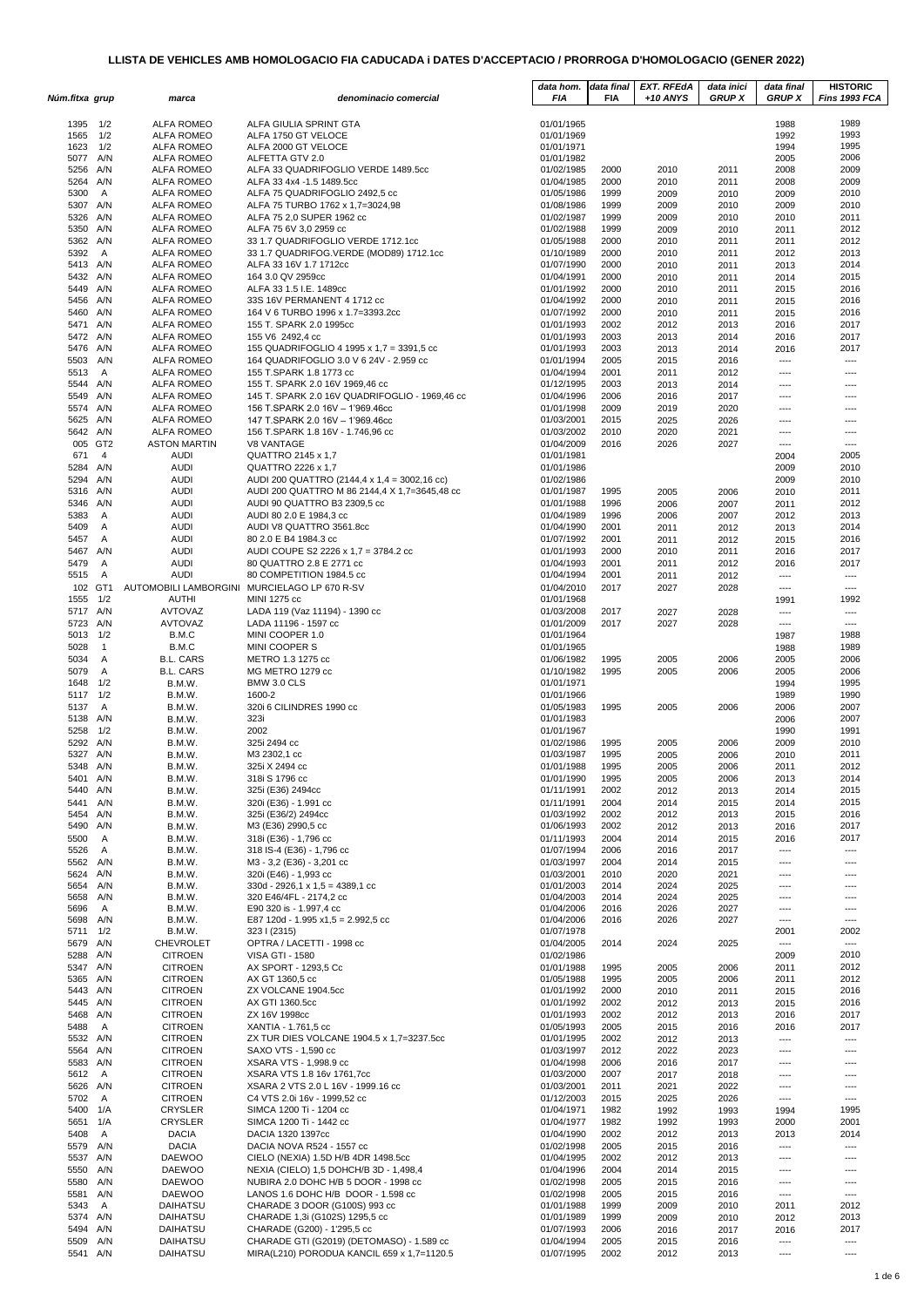|                      |                     |                              |                                                                                                     | data hom.                | data final   | <b>EXT. RFEdA</b> | data inici    | data final             | <b>HISTORIC</b>        |
|----------------------|---------------------|------------------------------|-----------------------------------------------------------------------------------------------------|--------------------------|--------------|-------------------|---------------|------------------------|------------------------|
| Núm.fitxa grup       |                     | marca                        | denominacio comercial                                                                               | FIA                      | FIA          | $+10$ ANYS        | <b>GRUP X</b> | <b>GRUP X</b>          | Fins 1993 FCA          |
| 5661                 | A/N                 | <b>DAIHATSU</b>              | SIRION/STORIA (M101S) - 1298 cc                                                                     | 01/07/2003               | 2011         | 2021              | 2022          | ----                   | $---$                  |
| 5685                 | A/N                 | <b>DAIHATSU</b>              | SIRION / BOON (M301S) - 1298,0 cc                                                                   | 01/07/2005               | 2014         | 2024              | 2025          | ----                   | $\overline{a}$         |
| 5498                 | A                   | DAIMLER-CHRYSLER             | MERCEDES C220 (W202) - 2,199,2 cc                                                                   | 01/08/1993               | 2003         | 2013              | 2014          | 2016                   | 2017<br>2006           |
| 5064<br>5207         | A/N<br>A/N          | <b>FIAT</b><br><b>FIAT</b>   | AUTOBIANCHI A112<br>UNO 70 S 1301,5 cc                                                              | 01/01/1982<br>01/04/1984 | 1999         | 2009              | 2010          | 2005<br>2007           | 2008                   |
| 5278                 | A/N                 | <b>FIAT</b>                  | UNO TURBO IE 1300,9 x 1,7=2211,53                                                                   | 01/10/1985               | 1999         | 2009              | 2010          | 2008                   | 2009                   |
| 5402<br>5406         | A/N<br>A/N          | <b>FIAT</b>                  | UNO TURBO IE 1372,1 x 1,7 = 2332,6 cc                                                               | 01/02/1990               | 2003         | 2013<br>2010      | 2014<br>2011  | 2013<br>2013           | 2014<br>2014           |
| 5428                 | A/N                 | <b>FIAT</b><br><b>FIAT</b>   | TIPO i.e. 16V 1755.6cc<br>UNO 70 XS i.e. 1372.1cc                                                   | 01/04/1990<br>01/04/1991 | 2000<br>2000 | 2010              | 2011          | 2014                   | 2015                   |
| 5436                 | A/N                 | <b>FIAT</b>                  | TIPO 2.0/16V 1995 cc                                                                                | 01/10/1991               | 2003         | 2013              | 2014          | 2014                   | 2015                   |
| 5459                 | A                   | <b>FIAT</b>                  | FIAT REGATTA 2000 1995.2 cc                                                                         | 01/07/1992               | 2001         | 2011              | 2012          | 2015                   | 2016                   |
| 5463<br>5529         | A/N<br>A/N          | <b>FIAT</b><br><b>FIAT</b>   | CINQUECENTO - 902 cc<br>CINQUECENTO SPORTING - 1.108 cc                                             | 01/10/1992<br>01/01/1995 | 2005<br>2005 | 2015<br>2015      | 2016<br>2016  | 2015<br>$\cdots$       | 2016<br>$\cdots$       |
| 5530                 | A/N                 | <b>FIAT</b>                  | COUPE 2,0 16V - 1995 cc                                                                             | 01/01/1995               | 2004         | 2014              | 2015          | $---$                  | ----                   |
| 5531                 | A/N                 | <b>FIAT</b>                  | COUPE 2,0 16V TURBO - 1995 x 1,7 = 3,391,5 cc                                                       | 01/01/1995               | 2004         | 2014              | 2015          | $\overline{a}$         | ----                   |
| 5558<br>5593         | A/N<br>A/N          | <b>FIAT</b><br><b>FIAT</b>   | BRAVO HGT 2,0 20V - 1'997,5 cc<br>SEICENTO SPORTING - 1.108,3 cc                                    | 01/01/1997<br>01/10/1998 | 2006<br>2010 | 2016<br>2020      | 2017<br>2021  | ----<br>----           | ----<br>----           |
| 5595                 | A/N                 | <b>FIAT</b>                  | SEICENTO SPORTING ABARTH - 1.108,3 cc                                                               | 01/12/1998               | 2010         | 2020              | 2021          | $---$                  | ----                   |
| 5602                 | A/N                 | <b>FIAT</b>                  | PALIO 1.6 16V - 1580.66 cc                                                                          | 01/03/1999               | 2009         | 2019              | 2020          | $---$                  | ----                   |
| 5609                 | A/N                 | <b>FIAT</b><br><b>FIAT</b>   | PUNTO HGT 1.8 16v - 1.746,96 cc                                                                     | 01/11/1999               | 2012         | 2022<br>2022      | 2023<br>2023  | ----<br>----           | ----<br>----           |
| 5641<br>5678         | A/N<br>A            | <b>FIAT</b>                  | STILO 1.8 16V - 1746,96 cc<br>PANDA 1.2 8V - 1.241,86 cc                                            | 01/02/2002<br>01/03/2005 | 2012<br>2016 | 2026              | 2027          | ----                   | ----                   |
| 5691                 | Α                   | <b>FIAT</b>                  | PUNTO 1.2 8V My05 - 1241,86 cc                                                                      | 01/12/2005               | 2017         | 2027              | 2028          | ----                   | ----                   |
| 5709                 | N                   | <b>FIAT</b>                  | PANDA 1.4 16V 100 HP - 1.368 cc                                                                     | 01/03/2007               | 2016         | 2026              | 2027          | $---$                  | ----                   |
| 5708<br>1686         | A/N<br>1/2          | <b>FIAT</b><br><b>FORD</b>   | PUNTO 1.9 8v MJT SPORT - 1909,6 x 1,5 = 2864,4 cc<br>FIESTA 1599cc                                  | 01/03/2007<br>01/01/1977 | 2015         | 2025              | 2026          | $\overline{a}$<br>2000 | ----<br>2001           |
| 650                  | 4/B                 | <b>FORD</b>                  | ESCORT RS - 1975cc                                                                                  | 02/04/1977               | 1982         | 1992              | 1993          | 2000                   | 2001                   |
| 5026                 | A/N                 | <b>FORD</b>                  | ESCORT XR3/XR3i 1597 cc                                                                             | 01/05/1982               | 1995         | 2005              | 2006          | 2005                   | 2006                   |
| 5035<br>5065         | $\mathsf{A}$<br>A   | <b>FORD</b><br><b>FORD</b>   | ESCORT RS 2000<br>FIESTA 1.6                                                                        | 01/01/1982<br>01/01/1982 |              |                   |               | 2005<br>2005           | 2006<br>2006           |
| 5237                 | A/N                 | <b>FORD</b>                  | FIESTA 1,3                                                                                          | 01/01/1984               |              |                   |               | 2007                   | 2008                   |
| 5238                 | A/N                 | <b>FORD</b>                  | SIERRA XR4i 2.8                                                                                     | 01/01/1984               |              |                   |               | 2007                   | 2008                   |
| 5272                 | A/N                 | <b>FORD</b>                  | ESCORT RS TURBO 1597,2 x 1,7 = 2714,24                                                              | 01/06/1985               | 1995         | 2005              | 2006          | 2008                   | 2009                   |
| 5285<br>5323         | A/N<br>A/N          | <b>FORD</b><br><b>FORD</b>   | SIERRA XR 4*4 2795CC<br>SIERRA RS COSWORTH 1993,9 x 1,7 = 3389,63                                   | 01/01/1986<br>01/01/1987 | 1996         | 2006              | 2007          | 2009<br>2010           | 2010<br>2011           |
| 5370                 | A/N                 | <b>FORD</b>                  | SIERRA COSWORTH 4 DOORS 1993,9 x 1.7 = 3389,6                                                       | 01/10/1988               |              |                   |               | 2011                   | 2012                   |
| 5403                 | A/N                 | <b>FORD</b>                  | FIESTA XR2i 1598,5 cc                                                                               | 01/05/1990               | 1996         | 2006              | 2007          | 2013                   | 2014                   |
| 5404<br>5414         | A/N<br>A/N          | <b>FORD</b><br><b>FORD</b>   | FIESTA 1.4 S 1392cc<br>SIERRA COSWORTH 4*4 1994,5 x 1,7=3390,5                                      | 01/02/1990<br>01/08/1990 | 2000<br>1999 | 2010              | 2011<br>2010  | 2013<br>2013           | 2014<br>2014           |
| 5442 A/N             |                     | <b>FORD</b>                  | ESCORT 1.6 EFI 1598,5 cc                                                                            | 01/11/1991               | 1996         | 2009<br>2006      | 2007          | 2014                   | 2015                   |
| 5450                 | A/N                 | <b>FORD</b>                  | ESCORT RS 2000 MK, 3 - 1998 cc                                                                      | 01/01/1992               | 2004         | 2014              | 2015          | 2015                   | 2016                   |
| 5466                 | A/N                 | <b>FORD</b>                  | ESCORT RS COSWORTH 1994.5 x 1,7=3390.5cc                                                            | 01/01/1993               | 2000         | 2010              | 2011          | 2016                   | 2017                   |
| 5497<br>5567         | A/N<br>A/N          | <b>FORD</b><br><b>FORD</b>   | MONDEO 2.0L Si 1998 cc<br>KA - 1298 cc                                                              | 01/07/1993<br>01/03/1997 | 2002<br>2011 | 2012<br>2021      | 2013<br>2022  | 2016<br>$\cdots$       | 2017<br>$\overline{a}$ |
| 5578                 | A/N                 | <b>FORD</b>                  | PUMA - 1,679 cc                                                                                     | 01/02/1998               | 2010         | 2020              | 2021          | $\cdots$               | ----                   |
| 5596                 | A/N                 | <b>FORD</b>                  | FOCUS - 1990,4 cc                                                                                   | 01/01/1999               | 2011         | 2021              | 2022          | ----                   | ----                   |
| 5649                 | A/N                 | <b>FORD</b>                  | FOCUS ST 170 - 1988,04cc                                                                            | 01/07/2002               | 2009         | 2019              | 2020          | ----                   | ----                   |
| 5657<br>5662         | 1/A<br>A/N          | <b>FORD</b><br><b>FORD</b>   | FIESTA 1.0 - 957 cc<br>FIESTA (B257) - 1596 cc                                                      | 01/05/1977<br>01/07/2003 | 1983<br>2014 | 1993<br>2024      | 1994<br>2025  | 2000<br>----           | 2001<br>$---$          |
| 5680                 | A/N                 | <b>FORD</b>                  | FOCUS (C307) - 1998,8 cc                                                                            | 01/05/2005               | 2014         | 2024              | 2025          | $---$                  | ----                   |
| 5681                 | A/N                 | <b>FORD</b>                  | FIESTA ST - 1998,8 cc                                                                               | 01/05/2005               | 2015         | 2025              | 2026          | ----                   | ----                   |
| 5689                 | A                   | <b>FORD</b>                  | FOCUS C-MAX - 1798,5 cc                                                                             | 01/11/2005               | 2014         | 2024              | 2025          | ----                   | ----                   |
| 5690                 | A                   | <b>FORD</b>                  | FOCUS ST - 2521 x 1,7 = 4521,7 cc                                                                   | 01/11/2005<br>01/04/2010 | 2014         | 2024              | 2025          | ----                   | ----                   |
| 103<br>5359          | GT1<br>$\mathsf{A}$ | FORD D<br><b>FSO</b>         | <b>GT MATECH</b><br>POLSKI FIAT 126 BIS 703,7 cc                                                    | 01/04/1988               | 2017<br>1999 | 2027<br>2009      | 2028<br>2010  | $\cdots$<br>2011       | ----<br>2012           |
| 5259                 | A/N                 | <b>FUJI</b>                  | SUBARU 4WDTUR SEDAN 1782 x 1,7=3029,4                                                               | 01/03/1985               | 1999         | 2009              | 2010          | 2008                   | 2009                   |
| 5302                 | A                   | <b>FUJI</b>                  | SUBARU 1,8 4WD S/W AL AN 1782 cc                                                                    | 01/07/1986               | 1999         | 2009              | 2010          | 2009                   | 2010                   |
| 5306 A/N             |                     | <b>FUJI</b>                  | SUBARU 4WD (1.2) KA 1190 cc                                                                         | 01/07/1986               |              |                   |               | 2009                   | 2010                   |
| 5397 A/N<br>5305     | A/N                 | <b>FUJI</b><br><b>FUJI</b>   | SUBARU 4WD (1,2) SEDAN KA 1189,2 cc<br>SUBARU COUPE 4 WD TURB. AG 1782 x 1,4 = 2495                 | 01/11/1989<br>01/07/1986 | 1999         | 2009              | 2010          | 2012<br>2009           | 2013<br>2010           |
| 5399 A/N             |                     | <b>FUJI</b>                  | SUBARU LEGACY 4WD TUR 1994.3 x 1,7=3390.3                                                           | 01/01/1990               | 2001         | 2011              | 2012          | 2013                   | 2014                   |
| 5420                 | A/N                 | <b>FUJI</b>                  | SUBARU LEGACY SEDAN 2.2 4WD BC 2212.4cc                                                             | 01/11/1990               | 2001         | 2011              | 2012          | 2013                   | 2014                   |
| 5421                 | A/N                 | <b>FUJI</b>                  | SUBARU LEG W 2.0 4WDBF 1994.4 x 1,7=3390.5                                                          | 01/11/1990               | 2001         | 2011              | 2012          | 2013                   | 2014                   |
| 5422 A/N             |                     | <b>FUJI</b>                  | SUBARU LEGACY SEDAN 2.0 4WD, BC 1994.4cc                                                            | 01/11/1990               | 2001         | 2011              | 2012          | 2013                   | 2014                   |
| 5464 A/N<br>5480     | A/N                 | <b>FUJI</b><br><b>FUJI</b>   | SUBARU VIVIO SEDAN 4WD SUPER KK - 1'118,5 cc<br>SUBARU IMPREZA 555 GC8 - 1.994,4 x 1,7 = 3390,5 cc  | 01/11/1992<br>01/04/1993 | 2006<br>2010 | 2016<br>2020      | 2017<br>2021  | 2015<br>2016           | 2016<br>2017           |
| 5575 A/N             |                     | <b>FUJI</b>                  | SUBARU FOR 2.0 4WD T SF 1994,4 x 1,7 = 3390,5 cc                                                    | 01/01/1998               | 2009         | 2019              | 2020          | $\cdots$               | ----                   |
| 5591                 | $\overline{A}$      | <b>FUJI</b>                  | SUBARU LEG 2.0 4WD TUR BH - 1.994,4 x 1,7 = 3.390,5 cc                                              | 01/10/1998               | 2010         | 2020              | 2021          | ----                   | ----                   |
| 5598 A/N             |                     | <b>FUJI</b>                  | SUBARU IMPREZA SEDAN 1,6 FF, GC3 - 1'597,2 cc                                                       | 01/02/1999               | 2006         | 2016              | 2017          | ----                   | ----                   |
| 5614<br>5621         | A/N<br>A/N          | <b>FUJI</b><br><b>FUJI</b>   | SUBARU PLEO SEDAN-RA 658 x 1,7 = 1118,5 cc<br>SUBARU IMPREZA WRX SEDAN 2.0 4WD TURBO                | 01/04/2000<br>01/12/2000 | 2013<br>2009 | 2023<br>2019      | 2024<br>2020  | ----<br>----           | ----<br>----           |
| 5650 A/N             |                     | <b>FUJI</b>                  | SUBARU IMPREZA WRX Sti, GDB - 1994,3 x 1,7 = 3390,3 cc                                              | 01/07/2002               | 2009         | 2019              | 2020          | ----                   | ----                   |
| 5651                 | A/N                 | <b>FUJI</b>                  | SUBARU IMPREZA WRX Sti (E), GDB - 1994,3 x 1,7 = 3390,3 cc                                          | 01/12/2002               | 2009         | 2019              | 2020          | $\cdots$               | $---$                  |
| 5652 A/N             |                     | <b>FUJI</b>                  | SUBARU IMPREZA WRX (E), GDA - 1994,3 x 1,7 = 3390,3 cc                                              | 01/01/2003               | 2015         | 2025              | 2026          | ----                   | ----                   |
| 5656 A/N             |                     | <b>FUJI</b>                  | SUBARU IMPREZA WRX Sti (2002) 1994,3 x 1,7 = 3390,3 cc                                              | 01/03/2003               | 2015         | 2025              | 2026          | $---$                  | ----                   |
| 5695                 | A/N                 | <b>FUJI</b>                  | SUBARU IMPREZZA WRX Sti (2005) - 1997,8 x 1,7 = 3396,3 cc<br>But Homologation Valid Only in Group N | 01/01/2006               | 2016         | 2026              | 2027          | $\cdots$               | ----                   |
| 5671                 | A/N                 | <b>FUJI</b>                  | SUBARU IMPREZA RS (A) GDE - 2457,2 cc                                                               | 01/04/2004               | 2012         | 2022              | 2023          | ----                   | ----                   |
| 5676                 | A/N                 | <b>FUJI</b>                  | SUBARU IMPREZZA WRX Sti (2004) - 1994,3 x 1,7 = 3390,3 cc                                           | 01/11/2004               | 2015         | 2025              | 2026          | $---$                  | ----                   |
|                      |                     |                              | But Homologation Valid Only in Group N                                                              |                          |              |                   |               |                        |                        |
| 5713                 | Α                   | <b>FUJI</b>                  | SUBARU IMPREZZA 20S (2007), GH7 - 1997,8 cc                                                         | 01/01/2007               | 2017         | 2027              | 2028          | $\cdots$               | ----                   |
| 5444 A/N<br>5487     | A                   | <b>HONDA</b><br><b>HONDA</b> | CIVIC 3 DOOR SIR.II (EG6) 1596cc<br>CIVIC FERIO 4 DOOR SIR (EG9) 1596 cc                            | 01/01/1992<br>01/04/1993 | 2001<br>2001 | 2011<br>2011      | 2012<br>2012  | 2015<br>2016           | 2016<br>2017           |
| 5499                 | A                   | <b>HONDA</b>                 | DOMANI (MA5) 1834 cc                                                                                | 01/10/1993               | 2003         | 2013              | 2014          | 2016                   | 2017                   |
| 5552 A/N             |                     | <b>HONDA</b>                 | CIVIC 3 DOOR SiR (EK4) - 1'596cc                                                                    | 01/04/1996               | 2009         | 2019              | 2020          | ----                   | $\overline{a}$         |
| 5588                 | A/N                 | <b>HONDA</b>                 | CIVIC 5 DOOR (Mb86) -1.787,5 cc                                                                     | 01/06/1998               | 2005         | 2015              | 2016          | ----                   | $---$                  |
| 5590                 | A/N                 | <b>HONDA</b>                 | A 5590 INTEGRA TYPE-R (DC2) European - 1'797.2cc                                                    | 01/07/1998               | 2009         | 2019              | 2020          | ----                   | ----                   |
| 5646<br>5697         | A/N<br>$\mathsf{A}$ | <b>HONDA</b><br><b>HONDA</b> | CIVIC TYPE R (EP3) - 1998,2 cc<br>ACCORD EURO R (CL 7) - 1998,2 cc                                  | 01/04/2002<br>01/04/2006 | 2014<br>2014 | 2024<br>2024      | 2025<br>2025  | ----<br>----           | ----<br>----           |
| 5710 A/N             |                     | <b>HONDA</b>                 | CIVIC TYPE R (FN 2) - 1998,2 cc                                                                     | 01/04/2007               | 2017         | 2027              | 2028          | $---$                  | ----                   |
| 5716 A/N             |                     | <b>HONDA</b>                 | CIVIC TYPE R (FD 2) -1998,2 cc                                                                      | 01/03/2008               | 2017         | 2027              | 2028          | $---$                  | ----                   |
|                      |                     |                              | But Homologation Valid Only for Engine                                                              |                          |              |                   |               |                        |                        |
| 5618 A/N<br>5492 A/N |                     | HONDA (GB)<br><b>HYUNDAI</b> | ACCORD SEDAN CG9 1997cc<br>LANTRA(ELANTRA) 1.8 16V 1836 cc                                          | 01/05/2000<br>01/07/1993 | 2007<br>2000 | 2017<br>2010      | 2018<br>2011  | $\cdots$               | ----<br>2017           |
| 5508                 | A/N                 | HYUNDAI                      | PONY 1500 GSI 1468 cc                                                                               | 01/04/1994               | 2001         | 2011              | 2012          | 2016<br>$\cdots$       | ----                   |
| 5540                 | A/N                 | <b>HYUNDAI</b>               | NEW LANTRA(ELANTRA) 1.8 16V 1975 cc                                                                 | 01/07/1995               | 2002         | 2012              | 2013          | ----                   | ----                   |
| 5554 A/N             |                     | <b>HYUNDAI</b>               | PONY EXCEL (ACCENT) 1.5 16V 1495,3 cc                                                               | 01/05/1996               | 2003         | 2013              | 2014          | ----                   | ----                   |
| 5571                 | Α                   | <b>HYUNDAI</b>               | COUPE TIBURON 1975.2cc                                                                              | 01/07/1997               | 2004         | 2014              | 2015          | ----                   | ----                   |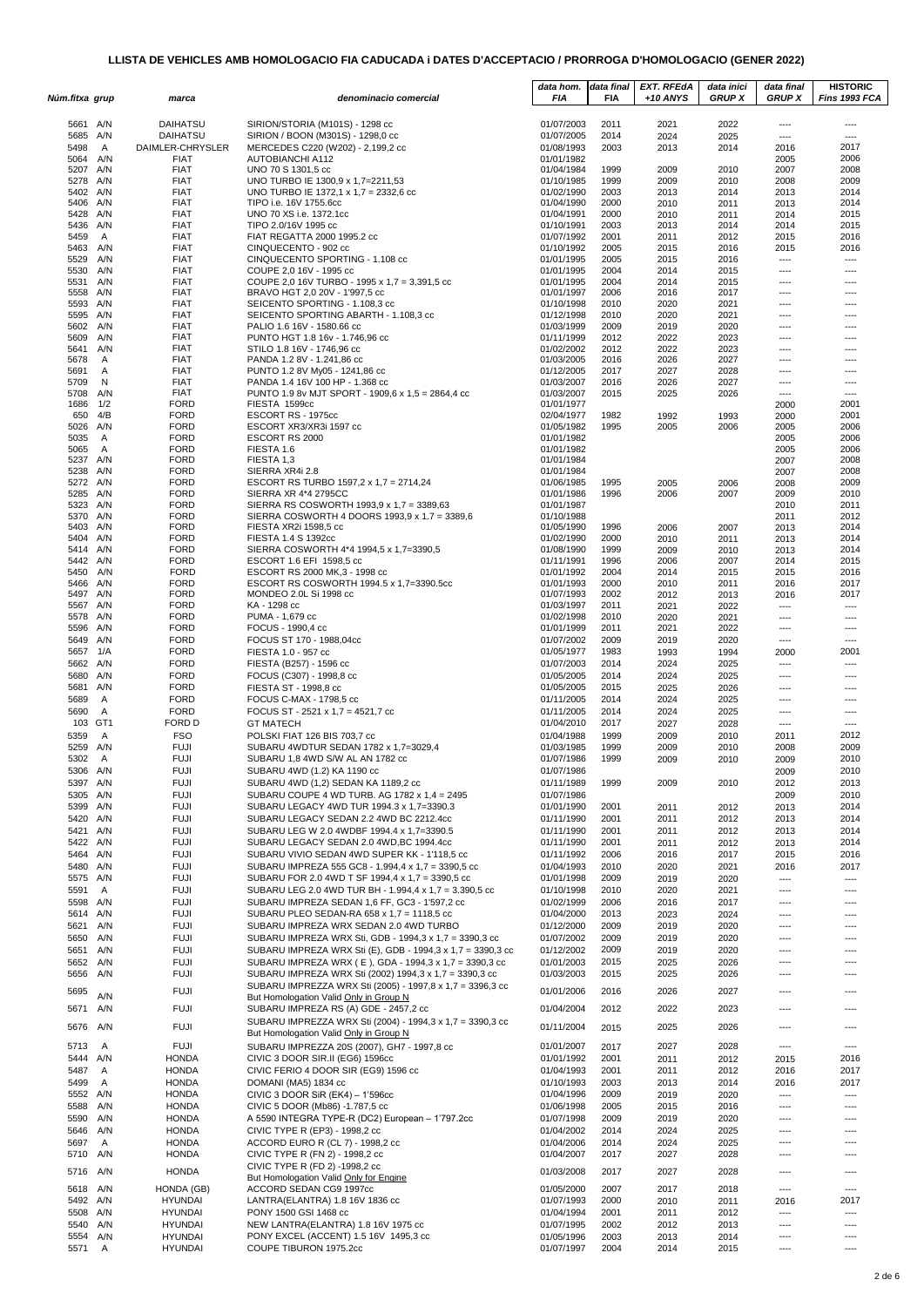| Núm.fitxa grup       |                | marca                                  | denominacio comercial                                                                                   | data hom.<br>FIA         | data final<br><b>FIA</b> | <b>EXT. RFEdA</b><br>$+10$ ANYS | data inici<br><b>GRUP X</b> | data final<br><b>GRUP X</b>      | <b>HISTORIC</b><br>Fins 1993 FCA |
|----------------------|----------------|----------------------------------------|---------------------------------------------------------------------------------------------------------|--------------------------|--------------------------|---------------------------------|-----------------------------|----------------------------------|----------------------------------|
|                      |                |                                        |                                                                                                         |                          |                          |                                 |                             |                                  |                                  |
| 5611                 | A              | <b>HYUNDAI</b>                         | <b>ACCENT</b>                                                                                           | 01/02/2000               | 2007                     | 2017                            | 2018                        | $---$                            | $\cdots$                         |
| 4067                 | T <sub>4</sub> | KAMAZ                                  | KAMAZ - 4326 - 10857,4 cc                                                                               | 01/01/2008               | 2015                     | 2025                            | 2026                        | ----                             | ----                             |
| 5538                 | A/N            | KIA                                    | SEPHIA - 1,793 cc                                                                                       | 01/07/1995               | 2004                     | 2014                            | 2015                        | ----                             | ----                             |
| 5539 A/N<br>5174     | A              | KIA<br>LADA                            | SEPHIA 1,6D (TIMOR) - 1,598 cc<br>LADA 2105 (1295 cc)                                                   | 01/07/1995<br>01/11/1983 | 2004<br>2002             | 2014<br>2012                    | 2015<br>2013                | ----<br>2006                     | $---$<br>2007                    |
| 5308                 | A              | LADA                                   | LADA 2108 (1288 cc)                                                                                     | 01/08/1986               | 2002                     | 2012                            | 2013                        | 2009                             | 2010                             |
| 5345                 | Α              | LADA                                   | LADA SAMARA 21083 (1500 cc)                                                                             | 01/01/1988               | 2002                     | 2012                            | 2013                        | 2011                             | 2012                             |
| 5381                 | A              | LADA                                   | LADA (BA3-21074) (1568,5 cc)                                                                            | 01/04/1989               | 2002                     | 2012                            | 2013                        | 2012                             | 2013                             |
| 5587 A/N             |                | LADA                                   | LADA 110-2.0 (VAZ-21106) - 1998,2 cc                                                                    | 01/05/1998               | 2012                     | 2022                            | 2023                        | 2022                             | 2023                             |
| 5655                 | A/N            | LADA                                   | LADA 112 (VAZ-2112) - 1.499,8 cc                                                                        | 01/03/2003               | 2010                     | 2020                            | 2021                        | $\overline{\phantom{a}}$         | ----                             |
| 5727                 | A<br>006 GT2   | LADA<br>LAMBORGINI                     | LADA PRIORA (VAZ-2170) - 1.597 cc<br>GALLARDO LP560-4                                                   | 01/06/2009<br>01/05/2009 | 2016<br>2016             | 2026<br>2026                    | 2027<br>2027                | ----<br>$---$                    | ----<br>----                     |
| 640                  | $\overline{4}$ | LANCIA                                 | STRATOS HF (74) - 2418 cc                                                                               | 01/10/1974               | 1981                     | 1991                            | 1992                        | 1997                             | 1998                             |
| 5214                 | $\mathsf{N}$   | LANCIA                                 | DELTA HF 1.7 x 1,7                                                                                      | 01/05/1984               | 1991                     | 2001                            | 2002                        | 2007                             | 2008                             |
| 5324 A/N             |                | LANCIA                                 | DELTA HF 4WD 1995 x 1,4 = 2793 cc                                                                       | 01/01/1987               |                          |                                 |                             | 2010                             | 2011                             |
| 5355 A/N             |                | LANCIA                                 | DELTA HF Integrale 1995 x 1,7 = 3391,5 cc                                                               | 01/03/1988               | 1994                     | 2004                            | 2005                        | 2011                             | 2012                             |
| 5394 A/N<br>5448 A/N |                | LANCIA<br>LANCIA                       | DELTA HF Integrale 16V 1995 x 1,7 = 3391,5 cc<br>HF INTEGRALE 1995 x 1,7=3391.5cc                       | 11/05/1989<br>01/01/1992 | 1996<br>2000             | 2006<br>2010                    | 2007                        | 2012                             | 2013<br>2016                     |
| 634                  | 4              | LOTUS                                  | EUROPA TWUIN CAM 1558 cc                                                                                | 01/04/1972               |                          |                                 | 2011                        | 2015<br>1995                     | 1996                             |
| 3045                 | 3              | LOTUS                                  | EUROPA TWUIN CAM 1558 cc                                                                                | 01/04/1972               | 1980                     | 1990                            | 1991                        | 1995                             | 1996                             |
| 5371                 | A              | <b>MARUTI</b>                          | MARUTI 800 796 cc                                                                                       | 01/10/1988               | 2001                     | 2011                            | 2012                        | 2011                             | 2012                             |
| 4068                 | T4             | M.A.N.                                 | MAN TGA 26.480 6x6 - 12491,10 cc                                                                        | 01/01/2008               | 2015                     | 2025                            | 2026                        | $\overline{\phantom{a}}$         | ----                             |
| 3057 3/B             |                | <b>MATRA</b>                           | BAGHERA - 1294 cc                                                                                       | 01/10/1973               | 1981                     | 1991                            | 1992                        | 1996                             | 1997                             |
| 3078<br>5415 A/N     | 3              | <b>MATRA</b><br>MAZDA                  | BAGHERA S - 1422<br>FAMILIA 4WD (BG8) 1939.6 x 1,7=3127.3cc                                             | 01/10/1977<br>01/08/1990 | 1981<br>2000             | 1991<br>2010                    | 1992<br>2011                | 2000<br>2013                     | 2001<br>2014                     |
| 5473 A/N             |                | MAZDA                                  | FAMILIA GT-R 4WD 1839.6 x 1,7=3127.5cc                                                                  | 01/01/1993               | 2000                     | 2010                            | 2011                        | 2016                             | 2017                             |
| 5496                 | $\overline{A}$ | MAZDA                                  | 626 2.5 SEDAN 2496.5 cc                                                                                 | 01/07/1993               | 2000                     | 2010                            | 2011                        | 2016                             | 2017                             |
| 5514                 | A              | MAZDA                                  | LANTIS COUPE 2.0 (1995 cc)                                                                              | 01/04/1994               | 2001                     | 2011                            | 2012                        | $\cdots$                         | ----                             |
| 5269 A/N             |                | <b>MERCEDES</b>                        | 190 E 2.3-16 (W201) 2302.2cc                                                                            | 01/05/1985               | 2000                     | 2010                            | 2011                        | 2008                             | 2009                             |
| 5498                 | A              | MERCEDES                               | C220 (W202) 2.199.2                                                                                     | 01/08/1993               | 2003                     | 2013                            | 2014                        | 2016                             | 2017                             |
| 5364 A/N<br>5469 A/N |                | <b>MITSUBISHI</b><br><b>MITSUBISHI</b> | GALANT VR-4 (E39A) - 1997 x 1,7 = 3395,6<br>LANCER EV CD9A(PROTON WIRA)1997.5 x 1,7=33                  | 01/05/1988<br>01/01/1993 | 1996<br>2002             | 2006                            | 2007<br>2013                | 2011<br>2016                     | 2012<br>2017                     |
| 5559 A/N             |                | <b>MITSUBISHI</b>                      | LANCER EVOLUTION (CN9A) -1.997,5 x 1,7= 3395,5 cc                                                       | 01/01/1997               | 2005                     | 2012<br>2015                    | 2016                        | $\overline{\phantom{a}}$         | ----                             |
| 5585                 | A/N            | <b>MITSUBISHI</b>                      | LANCER EV (CP9A) - 1'998.8 x 1,7 = 3'398cc                                                              | 01/04/1998               | 2009                     | 2019                            | 2020                        | ----                             | ----                             |
| 5629                 | A/N            | <b>MITSUBISHI</b>                      | LANCER EV (CT9A) - 1.997,4 x 1,7 = 3.395,6 cc                                                           | 01/04/2001               | 2010                     | 2020                            | 2021                        | ----                             | ----                             |
| 5632                 | $\mathsf{A}$   | <b>MITSUBISHI</b>                      | LANCER (CS2A) - 1468,4 cc                                                                               | 01/07/2001               | 2011                     | 2021                            | 2022                        | ----                             | ----                             |
| 5660                 | A/N            | <b>MITSUBISHI</b>                      | LANCER EVO VIII (CT9A) - 1997,4 x 1,7 = 3395,6 cc                                                       | 01/04/2003               | 2012                     | 2022                            | 2023                        | ----                             |                                  |
| 5673 A/N             |                | <b>MITSUBISHI</b>                      | LANCER EVO VIII MR (CT9A) - 1998,8 x 1,7 = 3,398 cc                                                     | 01/04/2004               | 2011                     | 2021                            | 2022                        | $---$                            | ----                             |
|                      |                |                                        | But Homologation Valid Only in Group N<br>LANCER EVO IX (CT9A) - 2.002 x 1,7 = 3.403,4 cc               |                          |                          |                                 |                             |                                  |                                  |
| 5688 A/N             |                | <b>MITSUBISHI</b>                      | But Homologation Valid Only in Group N                                                                  | 01/09/2005               | 2016                     | 2026                            | 2027                        | ----                             | $---$                            |
| 2005                 | T <sub>2</sub> | <b>MITSUBISHI</b>                      | PAJERO TURBO DESEL (V98W) - 3200,5 x 1,5 = 4800,8 cc                                                    | 01/04/2007               | 2015                     | 2025                            | 2026                        | $---$                            | ----                             |
| 2007                 | T <sub>2</sub> | <b>MITSUBISHI</b>                      | PAJERO 3800 MIVEC (V97W) - 3827,6 cc                                                                    | 01/12/2007               | 2015                     | 2025                            | 2026                        | ----                             | ----                             |
| 2004                 | T <sub>2</sub> | <b>MITSUBISHI</b>                      | PAJERO TURBO DESEL (V88W) - 3200,5 x 1,5 = 4800,8 cc                                                    | 01/04/2007               | 2017                     | 2027                            | 2028                        | ----                             | ----                             |
| 5361<br>1109         | Α<br>T         | <b>MOSKVITCH</b><br><b>NISSAN</b>      | AZLK2141 ALEKO RALLY (1568.5 cc)<br>PATROL (TESY61) - 2.953,2 x 1.5 = 4.429,8                           | 01/04/1988<br>01/01/2001 | 2002<br>2016             | 2012<br>2026                    | 2013<br>2027                | 2011<br>$\overline{\phantom{a}}$ | 2012<br>----                     |
| 5405 A/N             |                | <b>NISSAN</b>                          | SKYLINE GTR TUR(BNR32) 2568.7 x 1,7=4366.8                                                              | 01/03/1990               | 2001                     | 2011                            | 2012                        | 2013                             | 2014                             |
| 5427 A/N             |                | <b>NISSAN</b>                          | PULSAR GTI-R (RNN14) 1998.2 x 1,7=3396.9cc                                                              | 01/03/1991               | 2001                     | 2011                            | 2012                        | 2014                             | 2015                             |
| 5461 A/N             |                | <b>NISSAN</b>                          | PRIMERA (HP10) 1998 cc                                                                                  | 01/07/1992               | 2002                     | 2012                            | 2013                        | 2015                             | 2016                             |
| 5470 A/N             |                | <b>NISSAN</b>                          | SUNNY GTI (N14) 1998cc                                                                                  | 01/01/1993               | 2001                     | 2011                            | 2012                        | 2016                             | 2017                             |
| 5501                 | Α              | <b>NISSAN</b>                          | SKYLINE GTS 25 (ER33) - 2499 cc                                                                         | 01/01/1994               | 2005                     | 2015                            | 2016                        | $---$                            | $---$                            |
| 5523<br>5546 A/N     | $\overline{A}$ | <b>NISSAN</b><br><b>NISSAN</b>         | SUNNY (FB14) - 1'498 cc<br>MICRA 1,3 SUPER (K11) - 1'275 cc                                             | 01/07/1994<br>01/01/1996 | 2006<br>2006             | 2016<br>2016                    | 2017<br>2017                | $---$<br>----                    | $---$                            |
| 5570 A/N             |                | <b>NISSAN</b>                          | ALMERA Gti (N15) - 1'998 cc                                                                             | 01/04/1997               | 2006                     | 2016                            | 2017                        | ----                             |                                  |
| 5582 A/N             |                | <b>NISSAN</b>                          | MAXIMA QX (A32) - 2'987,4 cc                                                                            | 01/03/1998               | 2006                     | 2016                            | 2017                        | ----                             | $---$                            |
| 5592                 | Α              | <b>NISSAN</b>                          | CEDRIC (HY33) - 2'987,5 cc                                                                              | 01/10/1998               | 2006                     | 2016                            | 2017                        |                                  |                                  |
| 5608 A/N             |                | NISSAN (G.B.)                          | PRIMERA (P11) 1998,4cc                                                                                  | 01/11/1999               | 2007                     | 2017                            | 2018                        | $---$                            | $---$                            |
| 5298                 | A              | <b>OLTCIT</b><br>OPEL                  | OLTCIT CLUB 12 TRS 1299,25 cc<br>ASCONA B TYP U-CAR 1979cc                                              | 01/04/1986               | 1997                     | 2007                            | 2008                        | 2009                             | 2010                             |
| 5053<br>5067         | A<br>Α         | OPEL                                   | ASCONA i 2000 1979cc                                                                                    | 01/01/1982<br>01/01/1982 |                          |                                 |                             | 2005<br>2005                     | 2006<br>2006                     |
| 5106                 | A              | OPEL                                   | CORSA A 1.0 993 cc                                                                                      | 01/02/1983               | 1996                     | 2006                            | 2007                        | 2006                             | 2007                             |
| 5146                 | A              | OPEL                                   | MANTA 200 E 1979cc                                                                                      | 01/01/1983               |                          |                                 |                             | 2006                             | 2007                             |
| 5152 A               |                | OPEL                                   | KADETT C GTE 1979cc                                                                                     | 01/01/1983               |                          |                                 |                             | 2006                             | 2007                             |
| 5170 A               |                | OPEL                                   | CORSA A 1,3 1297 cc                                                                                     | 01/09/1983               | 1996                     | 2006                            | 2007                        | 2006                             | 2007                             |
| 5242 A/N<br>5320 A/N |                | OPEL<br>OPEL                           | KADETT E GSI 1796cc<br>KADETT E GSI 2.0 1998 cc                                                         | 01/01/1984<br>01/01/1987 | 1996                     |                                 |                             | 2007                             | 2008<br>2011                     |
| 5338                 | A              | OPEL                                   | KADETT E GSI 2.0 MY 88 1998 cc                                                                          | 01/08/1987               | 1996                     | 2006<br>2006                    | 2007<br>2007                | 2010<br>2010                     | 2011                             |
| 5369 A/N             |                | OPEL                                   | KADETT/ASTRA E GSI/GTE 16V 1998 cc                                                                      | 01/10/1988               | 1986                     | 1996                            | 1997                        | 2011                             | 2012                             |
| 5375 A/N             |                | OPEL                                   | NOVA GTE / CORSA GSi 1598cc                                                                             | 01/01/1989               | 2000                     | 2010                            | 2011                        | 2012                             | 2013                             |
| 5426 A/N             |                | OPEL                                   | OMEGA-A 3.0 24V/ CARLTON-A 3.0 24V 2969                                                                 | 01/03/1991               | 2001                     | 2011                            | 2012                        | 2014                             | 2015                             |
| 5430 A/N             |                | OPEL                                   | OPEL/VAUXHALL CALIBRA 16V - 1,998 cc                                                                    | 01/03/1991               | 2004                     | 2014                            | 2015                        | 2014                             | 2015                             |
| 5431 A/N             |                | OPEL<br>OPEL                           | OPEL VECTRA 16V/VAUXH. CAVALIER 16V 1998                                                                | 01/03/1991               | 2002                     | 2012                            | 2013                        | 2014<br>2015                     | 2015<br>2016                     |
| 5452 A/N<br>5477 A/N |                | OPEL                                   | OPEL/VAUXHALL ASTRA F GSi/GTE 16V - 1,998 cc<br>OPEL/VAUXHALL CALIBRA-A TURBO 4x4 - 1,998 x 1,7=3,396,6 | 01/02/1992<br>01/01/1993 | 2004<br>2004             | 2014<br>2014                    | 2015<br>2015                | 2016                             | 2017                             |
| 5484                 | A              | OPEL                                   | OPEL/VAUXHALL ASTRA 2.0 1998cc                                                                          | 01/04/1993               | 2004                     | 2014                            | 2015                        | 2016                             | 2017                             |
| 5516 A/N             |                | OPEL                                   | OPEL/VAUXHALL CORSA- B 1.6 - 1,598 cc                                                                   | 01/04/1994               | 2009                     | 2019                            | 2020                        | ----                             | ----                             |
| 5589                 | A              | OPEL                                   | OPEL/VAUXHALL ASTRA-G-CC - 1998 cc                                                                      | 01/07/1998               | 2009                     | 2019                            | 2020                        | $---$                            | ----                             |
| 5613 A/N             |                | OPEL                                   | OPEL ASTRA - OPC - 1'998.4cc                                                                            | 01/04/2000               | 2009                     | 2019                            | 2020                        | $---$                            | ----                             |
| 5686 1/A             |                | OPEL                                   | OPEL MANTA GTE - 1897 cc                                                                                | 01/01/1978               | 1982                     | 1992                            | 1993                        | 2001                             | 2002                             |
| 5720 A/N             |                | OPEL                                   | OPEL CORSA D OCP / VXR - 1597,9 x 1,7 = 2716,4 cc                                                       | 01/09/2008               | 2015                     | 2025                            | 2026                        | $---$                            | $---$                            |
| 5725                 | <b>A</b>       | OPEL                                   | INSIGNIA 2.0 TURBO ECOTEC - 1.998,23 x 1,7 = 3.397 cc<br>But Homologation Valid Only for Engine         | 01/02/2009               | 2016                     | 2026                            | 2027                        | $---$                            | ----                             |
| 5638 A/N             |                | OPEL ADAM AG                           | OPEL CORSA 1.8 16 V - 1795,6 cc                                                                         | 01/01/2002               | 2014                     | 2024                            | 2025                        | $---$                            | ----                             |
| 5699 A/N             |                | OPEL ADAM AG                           | OPEL ASTRA H GTC - 1909,6 x 1,5 = 2864,4 cc                                                             | 01/04/2006               | 2017                     | 2027                            | 2028                        | $\overline{\phantom{a}}$         | ----                             |
| 5700 A/N             |                | OPEL ADAM AG                           | OPEL ASTRA H GTC-OPC / VXR - 1998,2 x 1,7 = 3397 cc                                                     | 01/04/2006               | 2017                     | 2027                            | 2028                        | ----                             | $\cdots$                         |
| 5213 A/N             |                | PEUGEOT                                | 205 GTI 1580cc                                                                                          | 01/01/1984               |                          |                                 |                             | 2007                             | 2008                             |
| 5301 A/N             |                | <b>PEUGEOT</b>                         | 205 GTI (115CV) 1580 cc                                                                                 | 01/05/1986               | 1996                     | 2006                            | 2007                        | 2009                             | 2010                             |
| 5325 A/N             |                | <b>PEUGEOT</b>                         | 205 GTI 1900 1905cc                                                                                     | 01/02/1987               | 2001                     | 2011                            | 2012                        | 2010                             | 2011                             |
| 5366 A/N<br>5380 A   |                | <b>PEUGEOT</b><br>PEUGEOT              | 205 RALLYE 1293,55 cc<br>405 MI 16 1904.53cc                                                            | 01/07/1988<br>01/03/1989 | 1999<br>2001             | 2009<br>2011                    | 2010<br>2012                | 2011<br>2012                     | 2012<br>2013                     |
| 5332 A/N             |                | PEUGEOT                                | 309 GTI 1905 cc                                                                                         | 01/04/1987               |                          |                                 |                             | 2010                             | 2011                             |
| 5419 A/N             |                | PEUGEOT                                | 309 GTI 16 V 1904,5 cc                                                                                  | 01/10/1990               | 1999                     | 2009                            | 2010                        | 2013                             | 2014                             |
| 5453 A/N             |                | PEUGEOT                                | 106 XSI 1360,5 cc                                                                                       | 01/03/1992               | 2003                     | 2013                            | 2014                        | 2015                             | 2016                             |
| 5489 A/N             |                | PEUGEOT                                | 106 XN 954 cc                                                                                           | 01/05/1993               | 2003                     | 2013                            | 2014                        | 2016                             | 2017                             |
| 5505 A/N             |                | PEUGEOT                                | 106 Rallye 1294 cc                                                                                      | 01/01/1995               | 2003                     | 2013                            | 2014                        |                                  | $---$                            |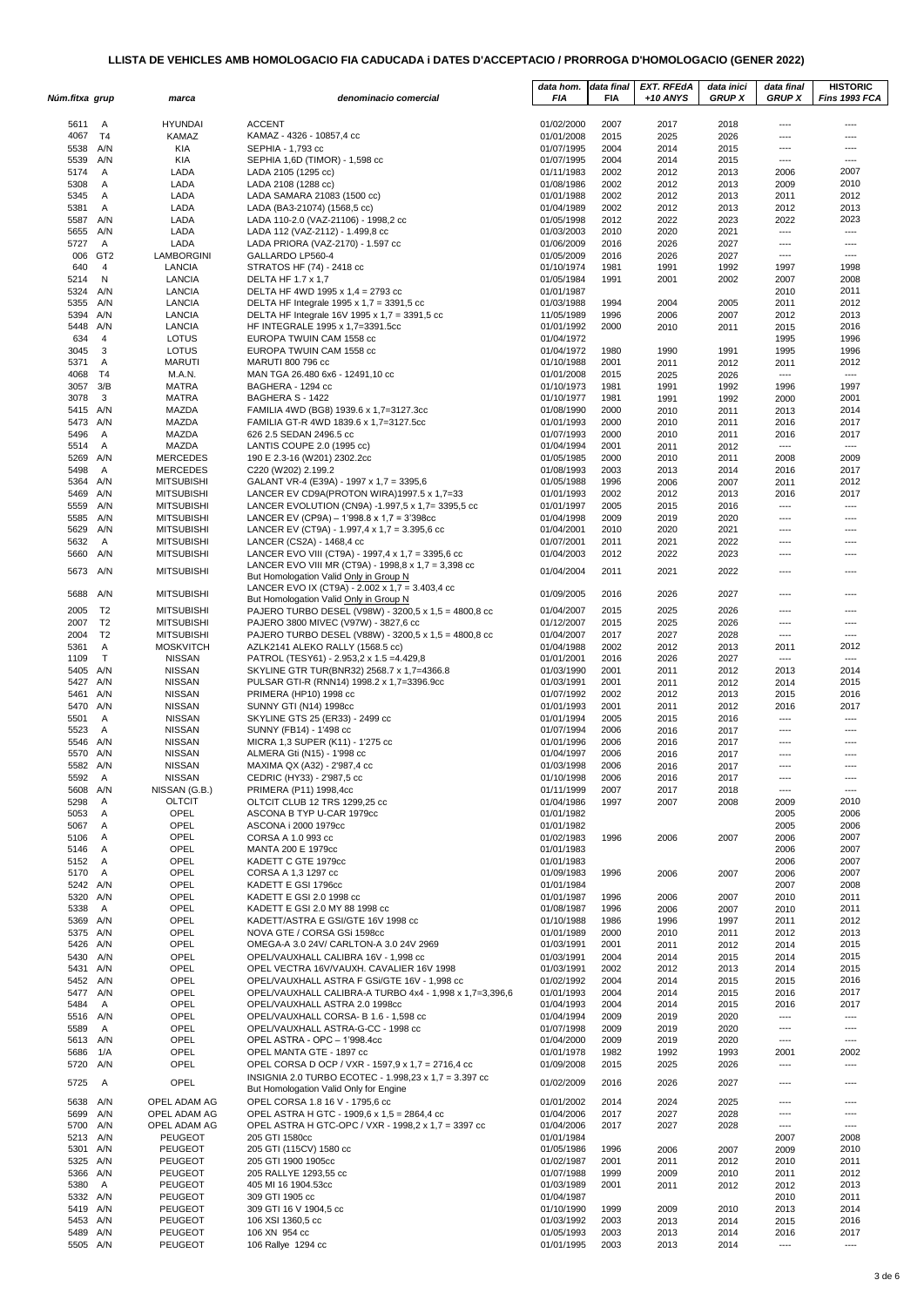| Núm.fitxa grup       |                                | marca                                  | denominacio comercial                                                            | data hom.<br>FIA         | data final<br><b>FIA</b> | <b>EXT. RFEdA</b><br>$+10$ ANYS | data inici<br><b>GRUP X</b> | data final<br><b>GRUP X</b> | <b>HISTORIC</b><br>Fins 1993 FCA |
|----------------------|--------------------------------|----------------------------------------|----------------------------------------------------------------------------------|--------------------------|--------------------------|---------------------------------|-----------------------------|-----------------------------|----------------------------------|
|                      |                                |                                        |                                                                                  |                          |                          |                                 |                             |                             |                                  |
| 5507                 | A                              | <b>PEUGEOT</b>                         | 405 MI 16 1998 cc                                                                | 01/02/1994               | 2002                     | 2012                            | 2013                        | ----                        | ----                             |
| 5510 A/N             |                                | <b>PEUGEOT</b>                         | 306 16S - 1,998,9 cc                                                             | 01/04/1994               | 2006                     | 2016                            | 2017                        | ----                        | $---$                            |
| 5561<br>5565 A/N     | A/N                            | <b>PEUGEOT</b><br><b>PEUGEOT</b>       | 106 RALLYE S20 - 1.587,5<br>106 S - 1'587,5 cc                                   | 01/01/1997<br>01/03/1997 | 2005<br>2006             | 2015<br>2016                    | 2016<br>2017                | ----<br>----                | ----<br>----                     |
| 5576 A/N             |                                | <b>PEUGEOT</b>                         | 306 S16 BASE TYPE 7CRFSW - 1'999,16 cc                                           | 01/01/1998               | 2006                     | 2016                            | 2017                        | $\cdots$                    | ----                             |
| 5604                 | A                              | <b>PEUGEOT</b>                         | 206 GRAND TOURISME                                                               | 01/05/1999               | 2006                     | 2016                            | 2017                        | ----                        | ----                             |
| 5622<br>5627         | A<br>A                         | <b>PEUGEOT</b><br><b>PEUGEOT</b>       | 406 ST 1.8 16s 1761,68cc<br>206 XS 1587,46 cc                                    | 01/12/2000<br>01/03/2001 | 2007<br>2013             | 2017<br>2023                    | 2018<br>2024                | ----<br>----                | ----<br>----                     |
| 5665                 | A                              | <b>PEUGEOT</b>                         | 307cc TYPE 3BRFKC 1997,43 cc                                                     | 01/01/2004               | 2013                     | 2023                            | 2024                        | ----                        | ----                             |
| 5666 A/N             |                                | <b>PEUGEOT</b>                         | 307 XSI 1997,42 cc                                                               | 01/01/2004               | 2013                     | 2023                            | 2024                        | ----                        | ----                             |
| 5667 A/N<br>5682     | A/N                            | <b>PEUGEOT</b><br><b>PEUGEOT</b>       | 206 RC / GTI 180 1997,43 cc<br>407 2.2e 2230,6 cc                                | 01/01/2004<br>01/05/2005 | 2013<br>2013             | 2023<br>2023                    | 2024<br>2024                | ----<br>----                | ----<br>----                     |
| 5705                 | A                              | <b>PEUGEOT</b>                         | 207 SPORT - 1.587,46 cc                                                          | 01/01/2007               | 2016                     | 2026                            | 2027                        | ----                        | ----                             |
| 5724                 | A                              | <b>PEUGEOT</b>                         | 207 RC - 1.598,16 x 1,7 = 2.716,87 cc                                            | 01/03/2009               | 2016                     | 2026                            | 2027                        | ----                        | ----                             |
| 3053                 | 003 GT2<br>3                   | <b>PORSCHE</b><br><b>PORSCHE</b>       | 911 GT3 RS (997)<br>CARRERA RS - 2687 cc                                         | 01/02/2007<br>01/07/1973 | 2015<br>1979             | 2025<br>1989                    | 2026<br>1990                | ----<br>1996                | ----<br>1997                     |
| 3060                 | 3                              | <b>PORSCHE</b>                         | 911 - 2687 cc                                                                    | 01/02/1974               | 1981                     | 1991                            | 1992                        | 1997                        | 1998                             |
| 3061                 | 3                              | <b>PORSCHE</b>                         | 911 S - 2687 cc                                                                  | 01/02/1974               | 1981                     | 1991                            | 1992                        | 1997                        | 1998                             |
| 5283 A/N<br>5524 A/N |                                | PREMIER<br><b>PROTON</b>               | PREMIER PADMINI 1089.5cc<br>WIRA/PERSONA 1.6LXI (C98S) 1597 cc                   | 01/12/1985<br>01/07/1994 | 2001<br>2008             | 2011<br>2018                    | 2012<br>2019                | 2008<br>----                | 2009<br>----                     |
| 5547 A/N             |                                | <b>PROTON</b>                          | <b>PROTON SATRIA 1,6 Gli - 1,597,4</b>                                           | 01/01/1996               | 2004                     | 2014                            | 2015                        | ----                        | ----                             |
| 5553                 | A/N                            | <b>PROTON</b>                          | WIRA 1,8 EXi/PERSONA 1.8EXi - 1834 cc                                            | 01/04/1996               | 2004                     | 2014                            | 2015                        | ----                        | ----                             |
| 5617<br>5715         | A/N<br>A                       | <b>PROTON</b><br><b>PROTON</b>         | PROTON SATRIA 1,3 Gli 1299cc<br>WAJA 1.8 - 1784 cc                               | 01/05/2000<br>01/01/2008 | 2007<br>2015             | 2017<br>2025                    | 2018<br>2026                | ----<br>$\cdots$            | ----<br>$\overline{\phantom{a}}$ |
| 5719 A/N             |                                | <b>PROTON</b>                          | SATRIA NEO - 1596,84 cc                                                          | 01/08/2008               | 2015                     | 2025                            | 2026                        | $\cdots$                    | $---$                            |
| 5630                 | A/N                            | PUTRA                                  | S 515 i (DOCH) - 1598 cc                                                         | 01/01/2001               | 2008                     | 2018                            | 2019                        | $\overline{a}$              | $---$                            |
| 205<br>222           | В<br>В                         | <b>RENAULT</b><br><b>RENAULT</b>       | R5 TURBO TYPE 8220 1397x1.4=1956<br>ALPINE A 110 1-3 1296cc                      | 01/02/1982<br>01/01/1965 | 1987                     | 1997                            | 1998                        | 2005<br>1988                | 2006<br>1989                     |
| 234                  | В                              | <b>RENAULT</b>                         | R5 TURBO 2 1397x1,4=1956                                                         | 01/01/1983               | 1991                     | 2001                            | 2002                        | 2006                        | 2007                             |
| 267                  | В                              | RENAULT                                | R5 TURBO 1430 1436,2 x 1,4 = 2010,7 cc                                           | 01/12/1985               | 1989                     | 1999                            | 2000                        | 2008                        | 2009                             |
| 585                  | В                              | RENAULT                                | ALPINE A 110 1-3 1296cc                                                          | 01/01/1968               |                          |                                 |                             | 1991                        | 1992                             |
| 1456<br>1560         | 1/2<br>1/2                     | <b>RENAULT</b><br>RENAULT              | R8 R-1135 1255cc<br>R8 TS (FASA) R 1136 1108cc                                   | 01/01/1967<br>01/01/1969 |                          |                                 |                             | 1990<br>1992                | 1991<br>1993                     |
| 1661                 | 1/2                            | <b>RENAULT</b>                         | R8 TS (FASA) R 1136 1108cc                                                       | 01/01/1973               |                          |                                 |                             | 1996                        | 1997                             |
| 3035                 | 3                              | <b>RENAULT</b>                         | ALPINE A 110 1.6 1565cc                                                          | 01/01/1970               |                          |                                 |                             | 1993                        | 1994                             |
| 3068<br>3087         | 3<br>В                         | RENAULT<br><b>RENAULT</b>              | ALPINE A 110 1.6 1565cc<br>5 TURBO 1397x1.4                                      | 01/01/1972<br>01/01/1980 |                          |                                 |                             | 1995<br>2003                | 1996<br>2004                     |
| 4041                 | T4                             | <b>RENAULT</b>                         | KERAX 385 6x6 Type 33EVC2 - 11.121,6 cc                                          | 01/01/1999               | 2016                     | 2026                            | 2027                        | ----                        | $\cdots$                         |
| 5003 A/N             |                                | <b>RENAULT</b>                         | R5 ALPINE TURBO 122B 1397 x 1,7                                                  | 01/01/1982               |                          |                                 |                             | 2005                        | 2006                             |
| 5019<br>5079         | Α<br>$\mathbf{1}$              | RENAULT<br><b>RENAULT</b>              | R5 ALPINE R 1223 1397cc<br>FASA RENAULT R8 956cc                                 | 01/01/1982<br>01/01/1966 |                          |                                 |                             | 2005<br>1989                | 2006<br>1990                     |
| 5160                 | A                              | RENAULT (ARGENTINA)                    | R <sub>18</sub> GTX - 1995 cc                                                    | 01/08/1983               | 2001                     | 2011                            | 2012                        | 2006                        | 2007                             |
| 5211 A/N             |                                | RENAULT                                | 11 TURBO 1401 x 1,7= 1961,4cc                                                    | 01/04/1984               | 1992                     | 2002                            | 2003                        | 2007                        | 2008                             |
| 5262 A/N<br>5311 A/N |                                | <b>RENAULT</b><br>RENAULT              | R5 GT TURBO C 405 1397.20 x 1,7 = 2.375,24 cc<br>21 RX L483 1995cc               | 01/01/1985<br>01/11/1986 | 1995<br>2000             | 2005<br>2010                    | 2006<br>2011                | 2008<br>2009                | 2009<br>2010                     |
| 5312 A/N             |                                | RENAULT                                | 21 RS L482 1721cc                                                                | 01/11/1986               | 2000                     | 2010                            | 2011                        | 2009                        | 2010                             |
| 5313 A/N             |                                | <b>RENAULT</b>                         | 4 GTL 1128 1108cc                                                                | 01/11/1986               | 2000                     | 2010                            | 2011                        | 2009                        | 2010                             |
| 5342 A/N             |                                | <b>RENAULT</b>                         | 11 TURBO Type C375 1397,2 x 1,4 = 1956 cc                                        | 01/10/1987               | 1993                     | 2003                            | 2004                        | 2010                        | 2011                             |
| 5349 A/N<br>5378 A/N |                                | <b>RENAULT</b><br>RENAULT              | 21 2.LITRES TURBO 1995 x 1,7=3391.5cc<br>R19 GTS TYPE B 53705 1390cc             | 01/02/1988<br>01/01/1989 | 2000<br>2002             | 2010<br>2012                    | 2011<br>2013                | 2011<br>2012                | 2012<br>2013                     |
| 5379 A/N             |                                | RENAULT                                | R19 GTX TYPE B 53305 1721cc                                                      | 01/01/1989               | 2001                     | 2011                            | 2012                        | 2012                        | 2013                             |
| 5393 A/N             |                                | <b>RENAULT</b>                         | RENAULT 11 TXE B37N 1721cc                                                       | 01/10/1989               | 2001                     | 2011                            | 2012                        | 2012                        | 2013                             |
| 5395<br>5396 A/N     | A                              | <b>RENAULT</b><br><b>RENAULT</b>       | 25 GTX TYPE B 29 E 2165cc<br>RENAULT 12 TOROS R 1179 1397cc                      | 01/11/1989<br>01/11/1989 | 2000<br>2001             | 2010<br>2011                    | 2011<br>2012                | 2012<br>2012                | 2013<br>2013                     |
| 5407                 | A                              | RENAULT                                | 19 GTR C53105 1797cc                                                             | 01/04/1990               | 2001                     | 2011                            | 2012                        | 2013                        | 2014                             |
| 5418 A/N             |                                | RENAULT                                | 19 16S TYPE C539 1764cc                                                          | 01/10/1990               | 2001                     | 2011                            | 2012                        | 2013                        | 2014                             |
| 5433<br>5474 A/N     | A/N                            | <b>RENAULT</b><br><b>RENAULT</b>       | CLIO 16 S TYPE C575 1764 cc (16 S WILLIAMS 1998 cc)<br>19 16S TYPE L53D 1764 cc  | 01/04/1991<br>01/01/1993 | 2003<br>2001             | 2013<br>2011                    | 2014<br>2012                | 2014<br>2016                | 2015<br>2017                     |
| 5485 A/N             |                                | <b>RENAULT</b>                         | CLIO RN 1200 TYPE C57A23 1171 cc                                                 | 01/04/1993               | 2003                     | 2013                            | 2014                        | 2016                        | 2017                             |
| 5511                 | A                              | <b>RENAULT</b>                         | LAGUNA B56 - 1'998 cc                                                            | 01/04/1994               | 2006                     | 2016                            | 2017                        | ----                        | ----                             |
| 5548 A/N<br>5601     | Α                              | <b>RENAULT</b><br><b>RENAULT</b>       | MEGANE COUPE - 1.995 cc<br>MEGANE COUPE DIESEL DTI DA0N - 1870 x 1,5 = 2805 cc   | 01/03/1996<br>01/03/1999 | 2005<br>2009             | 2015<br>2019                    | 2016<br>2020                | ----<br>----                | ----                             |
| 5601                 | N                              | RENAULT                                | MEGANE COUPE DIESEL DTI DA0N - 1870 x 1,5 = 2805 cc                              | 01/07/2001               | 2009                     | 2019                            | 2020                        | ----                        | ----                             |
| 5616 A/N             |                                | <b>RENAULT</b>                         | CLIO RENAULT SPORT 2.0 16v (CBOM) - 1998 cc                                      | 01/05/2000               | 2011                     | 2021                            | 2022                        | ----                        | ----                             |
| 5636 A/N<br>5637 A/N |                                | <b>RENAULT</b><br>RENAULT              | CLIO 1.6 - 16V TYPE CB1D0 - 1597,5 cc<br>CLIO SPORT 2.0 TYPE CB1N - 1998,4 cc    | 01/12/2001<br>01/12/2001 | 2011<br>2011             | 2021<br>2021                    | 2022<br>2022                | ----<br>----                | ----<br>----                     |
| 5659                 | A/N                            | <b>RENAULT</b>                         | CLIO RS 2.0 (CB1N) RAGNOTTI - 1.998.4 cc                                         | 01/04/2003               | 2012                     | 2022                            | 2023                        | ----                        | ----                             |
| 5447 A/N             |                                | <b>ROVER</b>                           | METRO GTI 1396 cc                                                                | 01/01/1992               | 2002                     | 2012                            | 2013                        | 2015                        | 2016                             |
| 5475 A/N<br>5502 A/N |                                | <b>ROVER CARS</b><br><b>ROVER CARS</b> | 220 GTI 1996,5 cc<br>MINI COOPER 1.3i 1274 cc                                    | 01/01/1993<br>01/01/1994 | 2003<br>2003             | 2013<br>2013                    | 2014<br>2014                | 2016<br>$\cdots$            | 2017<br>$\overline{\phantom{a}}$ |
| 5560 A/N             |                                | <b>ROVER CARS</b>                      | MINI COOPER 1.3i 1274 cc                                                         | 01/01/1997               | 2004                     | 2014                            | 2015                        | ----                        | $---$                            |
| 5639                 | A                              | ROVER CARS                             | MG ROVER 25 - 1588,4 cc                                                          | 01/01/2002               | 2009                     | 2019                            | 2020                        | ----                        | ----                             |
| 5644 A/N<br>5645     | A/N                            | <b>ROVER CARS</b><br><b>ROVER CARS</b> | MG ZR 105 - 1396 cc<br>MG ZR 160 - 1796 cc                                       | 01/04/2002<br>01/01/2002 | 2009<br>2009             | 2019<br>2019                    | 2020<br>2020                | ----<br>----                | ----<br>----                     |
| 5293 A/N             |                                | SAAB                                   | 900 TURBO 16 1985 x 1,7 = 3374.5 cc                                              | 01/02/1986               | 2000                     | 2010                            | 2011                        | 2009                        | 2010                             |
| 5304 A/N             |                                | SAAB<br>SAAB                           | 9000 TURBO 16 1985 x 1,7=3374,5 cc<br>900 S 16 SEDAN 1985 cc                     | 01/07/1986               | 1999<br>2000             | 2009                            | 2010                        | 2009                        | 2010<br>2011                     |
| 5321<br>5322         | A<br>A                         | SAAB                                   | 900 S 16 COMBI COUPE 1985 cc                                                     | 01/01/1987<br>01/01/1987 | 2000                     | 2010<br>2010                    | 2011<br>2011                | 2010<br>2010                | 2011                             |
| 5455 A/N             |                                | SAAB                                   | 9000 CS 2.3 TURBO - 2.290 x 1,7 = 3893 cc                                        | 01/04/1992               | 2005                     | 2015                            | 2016                        | 2015                        | 2016                             |
| 5525 A/N             |                                | SAAB                                   | 900 TURBO - 1.985 x 1,7 = 3.374,5 cc                                             | 01/07/1994               | 2010                     | 2020                            | 2021                        | $\cdots$                    | $\overline{\phantom{a}}$         |
| 5677 A/N<br>5577 A/N |                                | SAAB<br>SAAB                           | SAAB 9-3 AERO SPORT SEDAN - 1998,2 x 1,7 = 3396,9 cc<br>SAAB 900 2,01 - 1'985 cc | 01/01/2005<br>01/02/1998 | 2012<br>2006             | 2022<br>2016                    | 2023<br>2017                | $\cdots$<br>----            | $---$<br>----                    |
| 206                  | В                              | <b>SEAT</b>                            | 124 ESPECIAL 2.0 FL 90 1919,67cc                                                 | 01/01/1982               | 1983                     | 1993                            | 1994                        | 2005                        | 2006                             |
| 212                  | в                              | <b>SEAT</b>                            | RITMO CRONO 100 TC 1592,4cc                                                      | 01/01/1982               |                          |                                 |                             | 2005                        | 2006                             |
| 223<br>244           | В<br>В                         | <b>SEAT</b><br><b>SEAT</b>             | RONDA CRONO 100 TC 1592.4cc<br>FURA CRONO 1438cc                                 | 01/01/1982<br>01/01/1983 |                          |                                 |                             | 2005<br>2006                | 2006<br>2007                     |
| 271                  | в                              | <b>SEAT</b>                            | IBIZA 1.5 GLX 1461cc                                                             | 01/01/1983               |                          |                                 |                             | 2006                        | 2007                             |
| 1622                 | 3                              | <b>SEAT</b>                            | 124 SPORT COUPE 1.6 1608cc                                                       | 01/01/1971               |                          |                                 |                             | 1994                        | 1995                             |
| 1651<br>1655         | 3<br>2                         | <b>SEAT</b><br><b>SEAT</b>             | 124 SPORT COUPE 1.8 1755.64cc<br>1430 / 1600 1592 cc                             | 01/01/1972<br>01/02/1973 |                          |                                 |                             | 1995<br>1996                | 1996<br>1997                     |
| 1662                 | $\overline{2}$                 | <b>SEAT</b>                            | 1430 ESPECIAL 1.8 1755,64cc                                                      | 01/01/1974               |                          |                                 |                             | 1997                        | 1998                             |
| 1697                 | 1/2                            | <b>SEAT</b>                            | 124 ESPECIAL 2.0 1919,67cc                                                       | 01/01/1979               |                          |                                 |                             | 2002                        | 2003                             |
| 1705<br>5008         | $\overline{2}$<br>$\mathsf{A}$ | <b>SEAT</b><br><b>SEAT</b>             | 131 CLX 2000 1920 cc<br>PANDA 45 903cc                                           | 01/04/1980<br>01/01/1982 | 1981                     | 1991                            | 1992                        | 2003                        | 2004<br>2006                     |
| 5009                 | $\overline{A}$                 | <b>SEAT</b>                            | 124 ESPECIAL 1,8 FL 82 1755,64cc                                                 | 01/01/1982               |                          |                                 |                             | 2005<br>2005                | 2006                             |
| 5081                 | $\mathbf{1}$                   | <b>SEAT</b>                            | 600 D 767cc                                                                      | 01/01/1966               |                          |                                 |                             | 1989                        | 1990                             |
| 5180<br>5358         | $\mathbf{1}$<br>A              | <b>SEAT</b><br><b>SEAT</b>             | 850 COUPE - 843cc<br>MARBELLA GL 5vel - 902,58cc                                 | 01/01/1967<br>01/04/1988 | 2000                     |                                 |                             | 1990                        | 1991<br>2012                     |
| 5368 A/N             |                                | <b>SEAT</b>                            | IBIZA 1.5 SXI - 1461cc                                                           | 01/10/1988               | 2000                     | 2010<br>2010                    | 2011<br>2011                | 2011<br>2011                | 2012                             |
| 5478 A/N             |                                | <b>SEAT</b>                            | TOLEDO GT 16V - 1781.32cc                                                        | 01/01/1993               | 2000                     | 2010                            | 2011                        | 2016                        | 2017                             |
| 5486<br>5504 A/N     | 1/A                            | <b>SEAT</b><br><b>SEAT</b>             | 127 / 903 - 903 cc<br>IBIZA GTI 2.0 - 1.984,5 cc                                 | 01/12/1972<br>01/01/1995 | 1982<br>2005             | 1992<br>2015                    | 1993<br>2016                | 1995<br>----                | 1996<br>----                     |
|                      |                                |                                        |                                                                                  |                          |                          |                                 |                             |                             |                                  |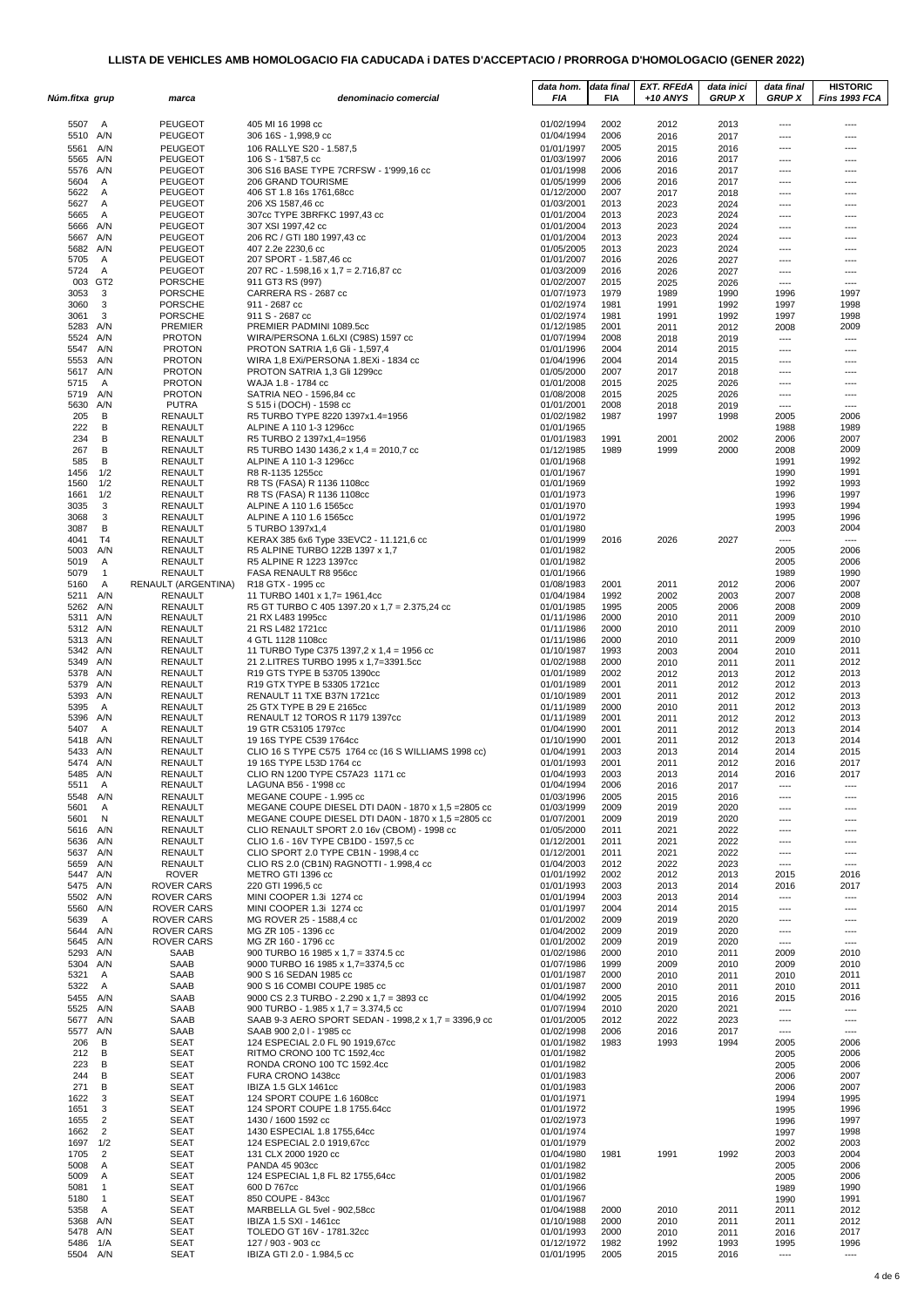| Núm.fitxa grup       |                       | marca                                      | denominacio comercial                                                                                | data hom.<br>FIA         | data final<br>FIA | <b>EXT. RFEdA</b><br>$+10$ ANYS | data inici<br><b>GRUP X</b> | data final<br><b>GRUP X</b> | <b>HISTORIC</b><br>Fins 1993 FCA |
|----------------------|-----------------------|--------------------------------------------|------------------------------------------------------------------------------------------------------|--------------------------|-------------------|---------------------------------|-----------------------------|-----------------------------|----------------------------------|
|                      |                       |                                            |                                                                                                      |                          |                   |                                 |                             |                             |                                  |
| 5517 A/N<br>5548     | $\overline{1}$        | <b>SEAT</b><br><b>SEAT</b>                 | IBIZA GTI 16V - 1781.32 cc<br>1430 / 1600 1592 cc                                                    | 01/07/1994<br>01/02/1974 | 2001<br>1980      | 2011                            | 2012                        | ----                        | $---$<br>1998                    |
| 5563 A/N             |                       | <b>SEAT</b>                                | IBIZA GTI 2.0 16V - 1,987.1 cc                                                                       | 01/03/1997               | 2006              | 1990<br>2016                    | 1991<br>2017                | 1997<br>----                | ----                             |
| 5586 A/N             |                       | <b>SEAT</b>                                | CORDOBA - 1595,4 cc                                                                                  | 01/04/1998               | 2011              | 2021                            | 2022                        | ----                        | ----                             |
| 5594 1/A<br>5600 A/N |                       | <b>SEAT</b><br><b>SEAT</b>                 | 1430 ESPECIAL 1.8 1755,64cc<br>IBIZA GT TDI - 1,896.2 x 1,5=2844,3 cc                                | 01/04/1975<br>01/03/1999 | 2011<br>2006      | 2021<br>2016                    | 2022<br>2017                | 1998<br>----                | 1999<br>$\overline{\phantom{a}}$ |
| 5610 A/N             |                       | <b>SEAT</b>                                | IBIZA TDI (GP'99) 1896,2 x 1,5 = 2844,3cc                                                            | 01/01/2000               | 2007              | 2017                            | 2018                        | $\cdots$                    | ----                             |
| 5623 A/N             |                       | <b>SEAT</b>                                | IBIZA 1.8 20V T - 1780,8 x 1,7 = 3027,4 cc                                                           | 01/01/2001               | 2008              | 2018                            | 2019                        | ----                        | ----                             |
| 5640 A/N<br>5643 A/N |                       | <b>SEAT</b><br><b>SEAT</b>                 | LEON 1.9 TDI (110 KW) - 1892.2 x 1,5 = 2844.3 cc<br>IBIZA 1.9 TDI (96 KW) - 1896.2 x 1,5 = 2844.3 cc | 01/01/2002<br>01/04/2002 | 2011<br>2015      | 2021<br>2025                    | 2022<br>2026                | ----<br>----                | ----<br>----                     |
| 5657 A/N             |                       | <b>SEAT</b>                                | TOLEDO 1.8 20V - 1780 cc                                                                             | 01/04/2003               | 2011              | 2021                            | 2022                        | $\cdots$                    | $---$                            |
| 5664 A/N             |                       | <b>SEAT</b>                                | LEON CUPRA R - 1780.8 x 1.7 = 3027.4 cc                                                              | 01/08/2003               | 2011              | 2021                            | 2022                        | ----                        | ----                             |
| 5675 A/N<br>5687 A/N |                       | <b>SEAT</b><br><b>SEAT</b>                 | ALTEA 2.0 FSI - 1.984,3 cc<br>LEON 2.0 TFSI -1.984,3 x 1.7 = 3.373, 3 cc                             | 01/08/2004<br>01/08/2005 | 2016<br>2016      | 2026<br>2026                    | 2027<br>2027                | ----<br>----                | ----<br>----                     |
| 5683 A/N             |                       | <b>SEAT</b>                                | IBIZA CUPRA D - 1896,2 x 1,5 = 2844,3 cc                                                             | 01/07/2005               | 2015              | 2025                            | 2026                        | ----                        | ----                             |
| 5710 1/A             |                       | <b>SEAT</b>                                | 127 - 1010 - 1010 cc                                                                                 | 01/07/1978               | 1983              | 1993                            | 1994                        | 2001                        | 2002                             |
| 5775 1/A<br>1613     | 1/2                   | <b>SEAT</b><br><b>SIMCA</b>                | RITMO 75 CL - 1438 cc<br>SIMCA 1000 GT 1,2                                                           | 01/01/1980<br>01/01/1970 | 1983              | 1993                            | 1994                        | 2003<br>1993                | 2004<br>1994                     |
| 5373 A/N             |                       | <b>SKODA</b>                               | FAVORIT 136 L 1289.4cc                                                                               | 01/01/1989               | 2001              | 2011                            | 2012                        | 2012                        | 2013                             |
| 5528 A/N             |                       | <b>SKODA</b>                               | FELICIA - 1289,4 cc                                                                                  | 01/12/1994               | 2012              | 2022                            | 2023                        | $\cdots$                    | ----                             |
| 5551 A/N<br>5573 A/N |                       | <b>SKODA</b><br><b>SKODA</b>               | FELICIA 1.6 - 1598 cc<br>OCTAVIA 1.8 20V - 1,781 cc                                                  | 01/03/1996<br>01/09/1997 | 2012<br>2006      | 2022<br>2016                    | 2023<br>2017                | ----<br>----                | $\overline{\phantom{a}}$<br>---- |
| 5606                 | A/N                   | <b>SKODA</b>                               | OCTAVIA 1.9 TDI - 1896,2 x 1,5 = 2844,3 cc                                                           | 01/07/1999               | 2012              | 2022                            | 2023                        | ----                        | ----                             |
| 5633 A/N             |                       | <b>SKODA</b>                               | FABIA 1.4 - 1397,2 cc                                                                                | 01/09/2001               | 2014              | 2024                            | 2025                        | ----                        | ----                             |
| 5634 A/N             |                       | <b>SKODA</b>                               | FABIA 1.9 TDI - 1896,2 x 1,5 = 2844,3 cc                                                             | 01/10/2001               | 2014              | 2024                            | 2025                        | ----                        | ----                             |
| 5635 A/N<br>5663 A/N |                       | <b>SKODA</b><br><b>SKODA</b>               | FABIA 1.4 16V - 1389,9 cc<br>FABIA RS - 1896,2 x 1,5 = 2844,3 cc                                     | 01/10/2001<br>01/07/2003 | 2014<br>2012      | 2024<br>2022                    | 2025<br>2023                | $\cdots$<br>----            | ----<br>----                     |
|                      |                       |                                            | OCTAVIA 1.8 20V 4x4 TURBO 1781 x 1,7 = 3027,7cc                                                      | 01/03/2004               |                   | 2021                            | 2022                        | $\cdots$                    | $---$                            |
| 5670 A/N             |                       | <b>SKODA</b>                               | But Homol. Valid only GR N                                                                           |                          | 2011              |                                 |                             |                             |                                  |
| 5722 A<br>5382 A/N   |                       | <b>SKODA</b><br><b>SUZUKI</b>              | OCTAVIA 2.0 FSI 110 Kw - 1984,3 cc<br>SUZUKI SWIFT 1300 (AA34S) 1298.8cc                             | 01/11/2008<br>01/04/1989 | 2015<br>2002      | 2025<br>2012                    | 2026<br>2013                | ----<br>2012                | ----<br>2013                     |
| 5545 A/N             |                       | <b>SUZUKI</b>                              | BALENO 1300 (GA11S) - 1299 cc                                                                        | 01/01/1996               | 2006              | 2016                            | 2017                        | ----                        | $---$                            |
| 5555 A/N             |                       | <b>SUZUKI</b>                              | BALENO 1600 (GC31S) - 1590,5 cc                                                                      | 01/07/1996               | 2009              | 2019                            | 2020                        | ----                        | ----                             |
| 5556 A/N             |                       | <b>SUZUKI</b>                              | BALENO 1300 (GA31S) - 1590 cc                                                                        | 01/07/1996               | 2006              | 2016                            | 2017                        | ----                        | ----                             |
| 5557 A/N<br>5605 A/N |                       | <b>SUZUKI</b><br><b>SUZUKI</b>             | BALENO WAGON 1800 (GC41W) - 1839,6 cc<br>BALENO 1800 (GC41S) - 1839,9 cc                             | 01/10/1996<br>01/07/1999 | 2009<br>2009      | 2019<br>2019                    | 2020<br>2020                | $\cdots$<br>----            | ----<br>----                     |
| 5628                 | A/N                   | <b>SUZUKI</b>                              | IGNIS (FH) - 1.328,4 cc                                                                              | 01/04/2001               | 2011              | 2021                            | 2022                        | ----                        | ----                             |
| 5668 A/N             |                       | <b>SUZUKI</b>                              | IGNIS (MH) -1328,4 cc                                                                                | 01/01/2004               | 2015              | 2025                            | 2026                        | ----                        | ----                             |
| 5674 A/N<br>5684     | A                     | <b>SUZUKI</b><br><b>SUZUKI</b>             | IGNIS SPORT - 1490,9 cc<br>2005 SWIFT (RS) - 1.328,4 cc                                              | 01/07/2004<br>01/07/2005 | 2015<br>2016      | 2025<br>2026                    | 2026<br>2027                | ----<br>$\cdots$            | ----<br>----                     |
| 5703 A/N             |                       | <b>SUZUKI</b>                              | SWIFT SPORT (RS) - 1.586,4 cc                                                                        | 01/01/2007               | 2016              | 2026                            | 2027                        | ----                        | ----                             |
| 5712                 | A                     | <b>SUZUKI</b>                              | SX4 LX (RW) - 1995 cc                                                                                | 01/10/2007               | 2014              | 2024                            | 2025                        | ----                        | ----                             |
| 5686<br>5686         | $\overline{A}$<br>N   | SUZUKI MAGYAR CO.<br>SUZUKI MAGYAR CO.     | IGNIS - 1490,9 cc<br>IGNIS - 1490,9 cc                                                               | 01/07/2005<br>01/09/2005 | 2014<br>2014      | 2024<br>2024                    | 2025<br>2025                | ----<br>----                | ----<br>$\overline{\phantom{a}}$ |
| 5424                 | Α                     | <b>TAVRIA</b>                              | TRAVRIA (ZAZ-1102) 1092 cc                                                                           | 01/01/1991               | 2002              | 2012                            | 2013                        | 2014                        | 2015                             |
| 227                  | В                     | <b>TALBOT</b>                              | SUNBEAM 2174cc                                                                                       | 01/01/1982               |                   |                                 |                             | 2005                        | 2006                             |
| 232                  | В                     | <b>TALBOT</b>                              | SAMBA RALLYE GRB 1219cc                                                                              | 01/01/1983               |                   |                                 |                             | 2006                        | 2007                             |
| 5505<br>5515         | 1/A<br>$\overline{1}$ | <b>TALBOT</b><br><b>TALBOT</b>             | SIMCA 1000 RALLY 2/3 (F) - 1294 cc<br>1000 ESPECIAL RALLY - 1204 cc                                  | 01/02/1973<br>01/05/1973 | 1982<br>1981      | 1992<br>1991                    | 1993<br>1992                | 1996<br>1996                | 1997<br>1997                     |
| 5820 1/A             |                       | <b>TALBOT</b>                              | HORIZON GLS - 1442 cc                                                                                | 01/02/1981               | 1983              | 1993                            | 1994                        | 2004                        | 2005                             |
| 5296<br>5297 A/N     | A                     | <b>TOYOTA</b>                              | CELICA 2.0 GT COUPE (ST 162) 1998 cc                                                                 | 01/04/1986               |                   |                                 |                             | 2009                        | 2010                             |
| 5334                 | A                     | <b>TOYOTA</b><br><b>TOYOTA</b>             | CELICA 2.0 GT LIFTBACKE (ST 162) 1998 cc<br>SUPRA TURBO MA70 2954,2 x 1,7=5522,14                    | 01/04/1986<br>01/07/1987 | 1999              | 2009                            | 2010                        | 2009<br>2010                | 2010<br>2011                     |
| 5354 A/N             |                       | <b>TOYOTA</b>                              | COROLLA 3 DOOR SEDAN GT AE92 1587 cc                                                                 | 01/02/1988               | 1999              | 2009                            | 2010                        | 2011                        | 2012                             |
| 5363 A/N             |                       | <b>TOYOTA</b>                              | CELICA 2000 GT-FOUR ST165 1998,2 x 1,7 = 3397 cc                                                     | 01/05/1988               |                   |                                 |                             | 2011                        | 2012                             |
| 5429 A/N<br>5437     | $\mathsf{A}$          | <b>TOYOTA</b><br><b>TOYOTA</b>             | STARLET (EP81) 1295.8cc<br>COROLLA LEVIN (AE101) 1587.1cc                                            | 01/04/1991<br>01/10/1991 | 2002<br>2002      | 2012<br>2012                    | 2013<br>2013                | 2014<br>2014                | 2015<br>2015                     |
| 5451 A/N             |                       | <b>TOYOTA</b>                              | CE.T.4WD/2000GT-F(ST185)1998.2 x 1,7=3397c                                                           | 01/01/1992               | 2002              | 2012                            | 2013                        | 2015                        | 2016                             |
| 5465                 | A                     | <b>TOYOTA</b>                              | CARINA E (ST191) - 1.998 c:c                                                                         | 01/01/1993               | 2005              | 2015                            | 2016                        | 2016                        | 2017                             |
| 5481<br>5521 A/N     | A                     | <b>TOYOTA</b><br><b>TOYOTA</b>             | COROLLA (AE101) 1587 cc<br>CELICA GT-FOUR 1998.2 x 1.7 = 3397 cc                                     | 01/04/1993<br>01/05/1994 | 2002<br>2001      | 2012<br>2011                    | 2013<br>2012                | 2016<br>$---$               | 2017<br>----                     |
| 5542 A/N             |                       | <b>TOYOTA</b>                              | COROLLA SECA RV 1762 cc                                                                              | 01/09/1995               | 2002              | 2012                            | 2013                        | ----                        | ----                             |
| 5566 A/N             |                       | <b>TOYOTA</b>                              | STARLET 3 DOOR (EP91 - 1331,5 cc<br>COROLLA 3 DOOR HATCHBACK (EE111) 1331,5 cc                       | 01/03/1997               | 2005              | 2015                            | 2016                        | ----                        | ----                             |
| 5572<br>5594         | A<br>A                | <b>TOYOTA</b><br><b>TOYOTA</b>             | CELICA ST 202 - 1998,2 cc                                                                            | 01/08/1997<br>01/10/1998 | 2006<br>2006      | 2016<br>2016                    | 2017<br>2017                | $\cdots$<br>----            | ----<br>----                     |
| 5597 A/N             |                       | <b>TOYOTA</b>                              | COROLLA 3 DOOR HATCHBACK (EE111) 1'587 cc                                                            | 01/01/1999               | 2006              | 2016                            | 2017                        | ----                        | ----                             |
| 5607 A/N             |                       | TOYOTA (S.A.)                              | COROLLA Rsi 20v 157 cc                                                                               | 01/01/1999               | 2009              | 2019                            | 2020                        | ----                        | ----                             |
| 5619 A/N<br>5701     | A                     | <b>TOYOTA</b><br><b>TOYOTA</b>             | TOYOTA YARIS 3DOOR (NCP10) - 1299 cc<br>RUN X Rsi - 1795,5 cc                                        | 01/08/2000<br>01/12/2006 | 2012<br>2014      | 2022<br>2024                    | 2023<br>2025                | ----<br>----                | ----<br>----                     |
| 5728                 | A                     | <b>TOYOTA</b>                              | AURIS 1.6 - 1.598,13 cc                                                                              | 01/08/2009               | 2016              | 2026                            | 2027                        | ----                        | ----                             |
| 1114                 | $\mathsf{T}$          | <b>TOYOTA</b>                              | LAND RUISER (KDJ120) - 2.982,2 x 1,5 = 4.473,2 cc                                                    | 01/11/2003               | 2016              | 2026                            | 2027                        | ----                        | ----                             |
| 1115<br>5096 A/N     | T                     | <b>TOYOTA</b><br>VOLKSWAGEN                | LAND RUISER (KDJ125) - 2.982,2 x 1,5 = 4.473,2 cc<br>GOLF 1.7 1781cc (TYP 17)                        | 01/11/2003<br>01/01/1983 | 2016<br>1990      | 2026<br>2000                    | 2027<br>2001                | ----<br>2006                | ----<br>2007                     |
| 5175                 | <b>A</b>              | VOLKSWAGEN                                 | SCIROCCO GTI 180 1781 cc                                                                             | 01/11/1983               | 1999              | 2009                            | 2010                        | 2006                        | 2007                             |
| 5212 A/N             |                       | VOLKSWAGEN                                 | 19 GOLF GTI 1781 cc                                                                                  | 01/04/1984               | 1996              | 2006                            | 2007                        | 2007                        | 2008                             |
| 5295 A/N<br>5314 A/N |                       | VOLKSWAGEN<br>VOLKSWAGEN                   | 19 GOLF GTI 16V 1781 cc<br>SCIROCCO 16 V 1781,3 cc                                                   | 01/03/1986<br>01/11/1986 | 1996<br>1999      | 2006<br>2009                    | 2007<br>2010                | 2009<br>2009                | 2010<br>2010                     |
| 5333                 | A                     | VOLKSWAGEN                                 | FUSCA 113 1.6 1585 cc                                                                                | 01/05/1987               |                   |                                 |                             | 2010                        | 2011                             |
| 5337 A/N             |                       | VOLKSWAGEN                                 | 19 GOLF SYNCRO 1781 cc                                                                               | 01/07/1987               |                   |                                 |                             | 2010                        | 2011                             |
| 5398 A/N<br>5412     | A                     | VOLKSWAGEN<br><b>VOLKSWAGEN</b>            | GOLF RALLYE G 60 (1764 x 1,7 = 2999 cc)<br>GOLF GTI 305 1984 cc                                      | 01/12/1989<br>01/07/1990 | 1996<br>1995      | 2006<br>2005                    | 2007<br>2006                | 2012<br>2013                | 2013<br>2014                     |
| 5425 A/N             |                       | VOLKSWAGEN                                 | GOLF GTI G 60 1978,1 x 1,7 3028 cc                                                                   | 01/01/1991               | 1996              | 2006                            | 2007                        | 2014                        | 2015                             |
| 5438 A/N             |                       | VOLKSWAGEN                                 | POLO COUPE G40 (86C) 1272.5 x 1,7=2163cc                                                             | 01/10/1991               | 2001              | 2011                            | 2012                        | 2014                        | 2015                             |
| 5439 A/N<br>5482 A/N |                       | VOLKSWAGEN<br>VOLKSWAGEN                   | 86 POLO COUPE 1275.5cc<br>VENTO GT 2,0 - 1,984 cc                                                    | 01/10/1991<br>01/04/1993 | 2001<br>2004      | 2011<br>2014                    | 2012<br>2015                | 2014<br>2016                | 2015<br>2017                     |
| 5483 A/N             |                       | VOLKSWAGEN                                 | GOLF GTI 16V 2,0 - 1984 cc                                                                           | 01/04/1993               | 2004              | 2014                            | 2015                        | 2016                        | 2017                             |
| 5568 A/N             |                       | VOLKSWAGEN                                 | POLO 16V 1,4 - 1390 cc                                                                               | 01/03/1997               | 2009              | 2019                            | 2020                        | ----                        | ----                             |
| 5584<br>5599 A/N     | A                     | VOLKSWAGEN<br>VOLKSWAGEN                   | GOLF 1,8 - 20V - 1781 cc<br>JETTA GTX - 1,595 cc (CHINA)                                             | 01/04/1998<br>01/03/1999 | 2006<br>2006      | 2016<br>2016                    | 2017<br>2017                | ----<br>----                | ----<br>----                     |
| 5603 A/N             |                       | VOLKSWAGEN                                 | GOLF TDI (Mk4) - 1,896.4 cc                                                                          | 01/03/1999               | 2006              | 2016                            | 2017                        | $\cdots$                    | $---$                            |
| 5615 A/N             |                       | VOLKSWAGEN                                 | POLO GTI 1598cc                                                                                      | 01/04/2000               | 2009              | 2019                            | 2020                        | ----                        | ----                             |
| 5620<br>5648         | A/N<br>A/N            | VOLKSWAGEN<br>VOLKSWAGEN                   | POLO 1.4 1389.9cc<br>GOLF TDI GTI (110 kw) - 1,896.2 x 1,5 = 2,884.3 cc                              | 01/04/2000<br>01/05/2002 | 2009<br>2009      | 2019<br>2019                    | 2020<br>2020                | ----<br>----                | ----<br>----                     |
| 5653 A/N             |                       | VOLKSWAGEN                                 | POLO 1.4 (MK4)1389.9cc                                                                               | 01/01/2003               | 2012              | 2022                            | 2023                        | ----                        | ----                             |
| 5669 A/N             |                       | VOLKSWAGEN                                 | POLO 1.6 1595cc                                                                                      | 01/01/2004               | 2011              | 2021                            | 2022                        | $\cdots$                    | $---$                            |
| 5706<br>5707         | Α<br>Α                | VOLKSWAGEN SO. AFR.<br>VOLKSWAGEN SO. AFR. | GOLF (MK 5) 2.0 FSI -1984,3 cc                                                                       | 01/02/2007<br>01/02/2007 | 2014              | 2024<br>2024                    | 2025<br>2025                | ----<br>$\cdots$            | ----<br>----                     |
| 5493                 | A                     | <b>VOLVO</b>                               | POLO (MK 4) 1,4 - 1389,9 cc<br>850 SE/GLT 2.0 1984 cc                                                | 01/07/1993               | 2014<br>2002      | 2012                            | 2013                        | 2016                        | 2017                             |
| 5512                 | <b>A</b>              | <b>VOLVO</b>                               | 850 SE/GLT 2.0 1984 cc                                                                               | 01/04/1994               | 2002              | 2012                            | 2013                        | ----                        | ----                             |
| 5534 A/N<br>5535 A/N |                       | <b>VOLVO</b><br><b>VOLVO</b>               | 850 T-5 SEDAN 2319 x 1,7 = 3942.3 cc<br>850 T-5 ESTATE 2319 x 1,7 = 3942.3 cc                        | 01/02/1995<br>01/02/1995 | 2002<br>2002      | 2012<br>2012                    | 2013<br>2013                | $---$                       | $---$                            |
| 5569 A/N             |                       | <b>VOLVO</b>                               | S40 2.0 - 1.948 cc                                                                                   | 01/04/1997               | 2005              | 2015                            | 2016                        | ----<br>----                | ----<br>----                     |